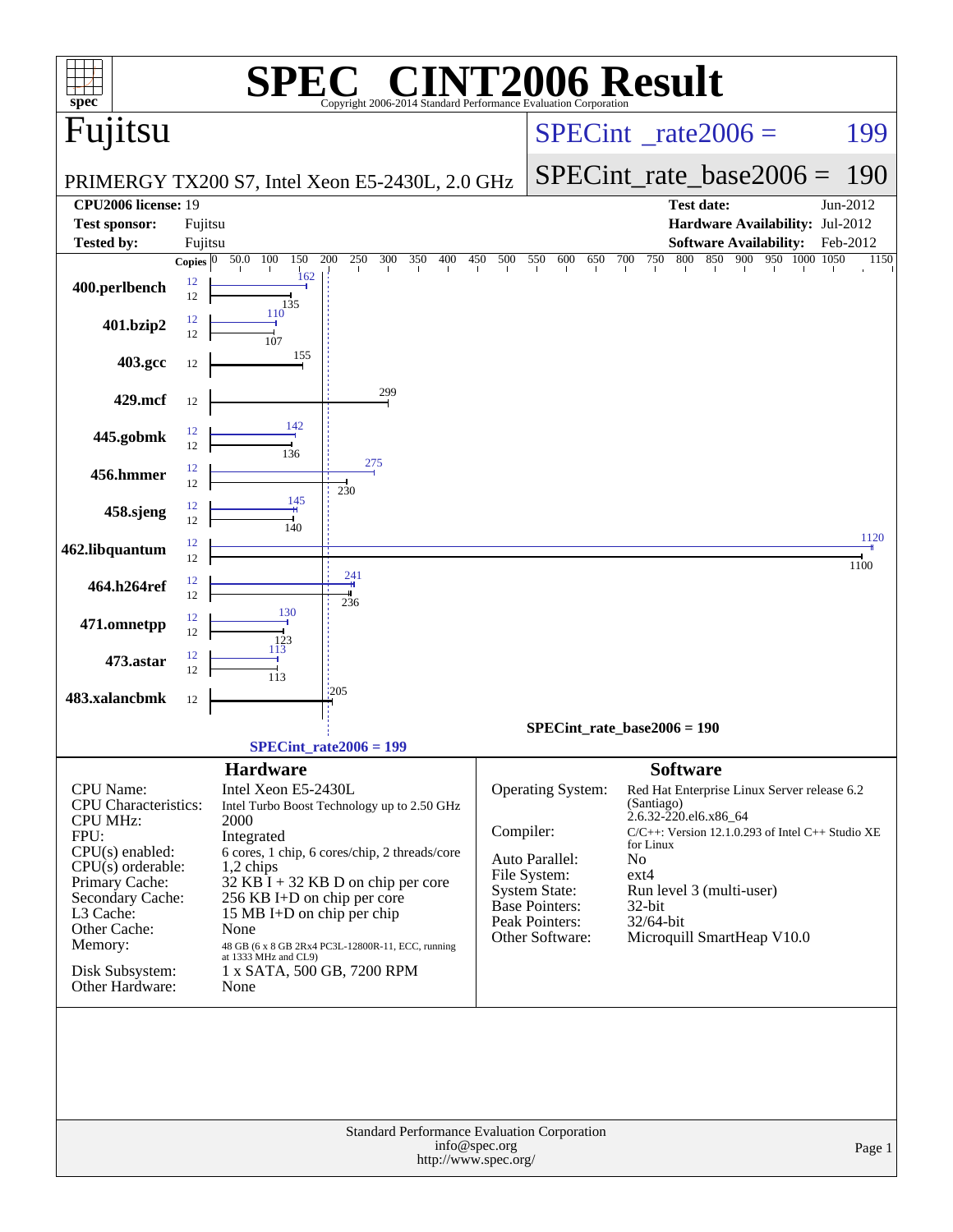

# **[SPEC CINT2006 Result](http://www.spec.org/auto/cpu2006/Docs/result-fields.html#SPECCINT2006Result)**

## Fujitsu

#### SPECint rate $2006 =$  199

PRIMERGY TX200 S7, Intel Xeon E5-2430L, 2.0 GHz

[SPECint\\_rate\\_base2006 =](http://www.spec.org/auto/cpu2006/Docs/result-fields.html#SPECintratebase2006) 190

**[CPU2006 license:](http://www.spec.org/auto/cpu2006/Docs/result-fields.html#CPU2006license)** 19 **[Test date:](http://www.spec.org/auto/cpu2006/Docs/result-fields.html#Testdate)** Jun-2012 **[Test sponsor:](http://www.spec.org/auto/cpu2006/Docs/result-fields.html#Testsponsor)** Fujitsu **[Hardware Availability:](http://www.spec.org/auto/cpu2006/Docs/result-fields.html#HardwareAvailability)** Jul-2012 **[Tested by:](http://www.spec.org/auto/cpu2006/Docs/result-fields.html#Testedby)** Fujitsu **[Software Availability:](http://www.spec.org/auto/cpu2006/Docs/result-fields.html#SoftwareAvailability)** Feb-2012

#### **[Results Table](http://www.spec.org/auto/cpu2006/Docs/result-fields.html#ResultsTable)**

|                                                                                                          | <b>Base</b>   |                |                  |                |            |                |            | <b>Peak</b>   |                |              |                |              |                |              |
|----------------------------------------------------------------------------------------------------------|---------------|----------------|------------------|----------------|------------|----------------|------------|---------------|----------------|--------------|----------------|--------------|----------------|--------------|
| <b>Benchmark</b>                                                                                         | <b>Copies</b> | <b>Seconds</b> | Ratio            | <b>Seconds</b> | Ratio      | <b>Seconds</b> | Ratio      | <b>Copies</b> | <b>Seconds</b> | <b>Ratio</b> | <b>Seconds</b> | <b>Ratio</b> | <b>Seconds</b> | <b>Ratio</b> |
| 400.perlbench                                                                                            | 12            | 867            | 135              | 865            | 136        | 866            | <b>135</b> | 12            | 724            | 162          | 724            | 162          | 727            | 161          |
| 401.bzip2                                                                                                | 12            | 1081           | 107              | 1084           | 107        | 1087           | 107        | 12            | 1051           | <b>110</b>   | 1053           | 110          | 1048           | 110          |
| $403.\mathrm{gcc}$                                                                                       | 12            | 624            | 155              | 623            | 155        | 623            | 155        | 12            | 624            | 155          | 623            | <u>155</u>   | 623            | 155          |
| $429$ .mcf                                                                                               | 12            | 366            | 299              | 365            | 300        | 366            | 299        | 12            | 366            | 299          | 365            | 300          | 366            | 299          |
| $445$ .gobmk                                                                                             | 12            | 925            | 136 <sub>l</sub> | 924            | <b>136</b> | 920            | 137        | 12            | 885            | 142          | 884            | 142          | 884            | 142          |
| 456.hmmer                                                                                                | 12            | 487            | 230              | 490            | 228        | 488            | 230        | 12            | 406            | 275          | 407            | 275          | 406            | 275          |
| $458$ .sjeng                                                                                             | 12            | 1039           | 140              | 1041           | 140I       | 1038           | 140I       | 12            | 1035           | 140          | <b>1000</b>    | 145          | 999            | 145          |
| 462.libquantum                                                                                           | 12            | 227            | 1100             | 227            | 1100       | 227            | 1100       | 12            | 223            | 1110         | 223            | 1120         | 223            | <b>1120</b>  |
| 464.h264ref                                                                                              | 12            | 1124           | 236              | 1142           | 233        | 1118           | 237        | 12            | 1101           | 241          | 1092           | 243          | 1123           | 236          |
| 471.omnetpp                                                                                              | 12            | 611            | 123              | 608            | 123I       | 609            | 123        | 12            | 577            | 130          | 578            | 130          | 577            | <b>130</b>   |
| 473.astar                                                                                                | 12            | 744            | 113              | 747            | <b>113</b> | 748            | 113        | 12            | 744            | 113          | 743            | 113          | 748            | 113          |
| 483.xalancbmk                                                                                            | 12            | 403            | 205              | 403            | 206        | 404            | 205        | 12            | 403            | 205          | 403            | 206          | 404            | 205          |
| Results appear in the order in which they were run. Bold underlined text indicates a median measurement. |               |                |                  |                |            |                |            |               |                |              |                |              |                |              |

#### **[Submit Notes](http://www.spec.org/auto/cpu2006/Docs/result-fields.html#SubmitNotes)**

 The numactl mechanism was used to bind copies to processors. The config file option 'submit' was used to generate numactl commands to bind each copy to a specific processor. For details, please see the config file.

#### **[Operating System Notes](http://www.spec.org/auto/cpu2006/Docs/result-fields.html#OperatingSystemNotes)**

 Stack size set to unlimited using "ulimit -s unlimited" Transparent Huge Pages enabled with: echo always > /sys/kernel/mm/redhat\_transparent\_hugepage/enabled runspec command invoked through numactl i.e.: numactl --interleave=all runspec <etc>

#### **[General Notes](http://www.spec.org/auto/cpu2006/Docs/result-fields.html#GeneralNotes)**

Environment variables set by runspec before the start of the run: LD\_LIBRARY\_PATH = "/SPECcpu2006/libs/32:/SPECcpu2006/libs/64"

 Binaries compiled on a system with 2x E5-2650 CPU + 96 GB memory using RHEL6.2 For information about Fujitsu please visit: <http://www.fujitsu.com>

#### **[Base Compiler Invocation](http://www.spec.org/auto/cpu2006/Docs/result-fields.html#BaseCompilerInvocation)**

[C benchmarks](http://www.spec.org/auto/cpu2006/Docs/result-fields.html#Cbenchmarks): [icc -m32](http://www.spec.org/cpu2006/results/res2012q3/cpu2006-20120810-24147.flags.html#user_CCbase_intel_icc_5ff4a39e364c98233615fdd38438c6f2)

Continued on next page

Standard Performance Evaluation Corporation [info@spec.org](mailto:info@spec.org) <http://www.spec.org/>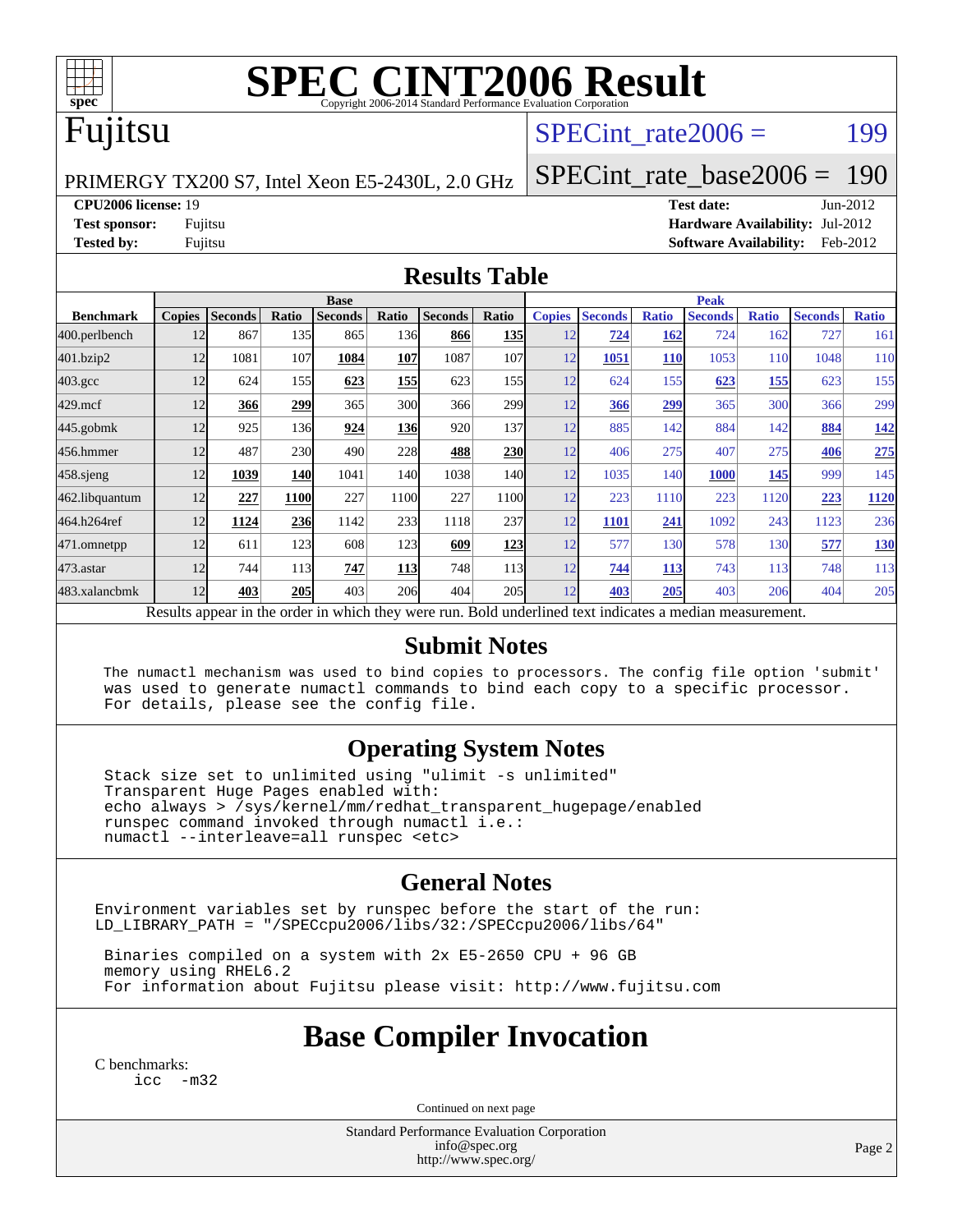| <b>SPEC CINT2006 Result</b><br>$\mathbf{Spec}^*$<br>Copyright 2006-2014 Standard Performance Evaluation Co                                       |                                                                                                                 |
|--------------------------------------------------------------------------------------------------------------------------------------------------|-----------------------------------------------------------------------------------------------------------------|
| Fujitsu                                                                                                                                          | $SPECint_rate2006 =$<br>199                                                                                     |
| PRIMERGY TX200 S7, Intel Xeon E5-2430L, 2.0 GHz                                                                                                  | 190<br>$SPECint_rate_base2006 =$                                                                                |
| CPU2006 license: 19<br><b>Test sponsor:</b><br>Fujitsu<br><b>Tested by:</b><br>Fujitsu                                                           | <b>Test date:</b><br>$Jun-2012$<br>Hardware Availability: Jul-2012<br><b>Software Availability:</b><br>Feb-2012 |
| <b>Base Compiler Invocation (Continued)</b>                                                                                                      |                                                                                                                 |
| $C_{++}$ benchmarks:<br>icpc -m32                                                                                                                |                                                                                                                 |
| <b>Base Portability Flags</b>                                                                                                                    |                                                                                                                 |
| 400.perlbench: - DSPEC CPU LINUX IA32<br>462.libquantum: -DSPEC_CPU_LINUX<br>483.xalancbmk: -DSPEC_CPU_LINUX                                     |                                                                                                                 |
| <b>Base Optimization Flags</b>                                                                                                                   |                                                                                                                 |
| C benchmarks:<br>-xSSE4.2 -ipo -03 -no-prec-div -opt-prefetch -opt-mem-layout-trans=3                                                            |                                                                                                                 |
| $C_{++}$ benchmarks:<br>-xSSE4.2 -ipo -03 -no-prec-div -opt-prefetch -opt-mem-layout-trans=3<br>-Wl,-z, muldefs -L/opt/SmartHeap/lib -lsmartheap |                                                                                                                 |
| <b>Base Other Flags</b><br>C benchmarks:                                                                                                         |                                                                                                                 |
| 403.gcc: -Dalloca=_alloca                                                                                                                        |                                                                                                                 |
| <b>Peak Compiler Invocation</b><br>C benchmarks (except as noted below):<br>icc<br>$-m32$                                                        |                                                                                                                 |
| 400.perlbench: icc -m64                                                                                                                          |                                                                                                                 |
| 401.bzip2: icc -m64                                                                                                                              |                                                                                                                 |
| 456.hmmer: $\text{icc}$ -m64                                                                                                                     |                                                                                                                 |
| 458.sjeng: icc -m64                                                                                                                              |                                                                                                                 |
| $C_{++}$ benchmarks:<br>icpc -m32                                                                                                                |                                                                                                                 |
| <b>Standard Performance Evaluation Corporation</b><br>info@spec.org<br>http://www.spec.org/                                                      | Page 3                                                                                                          |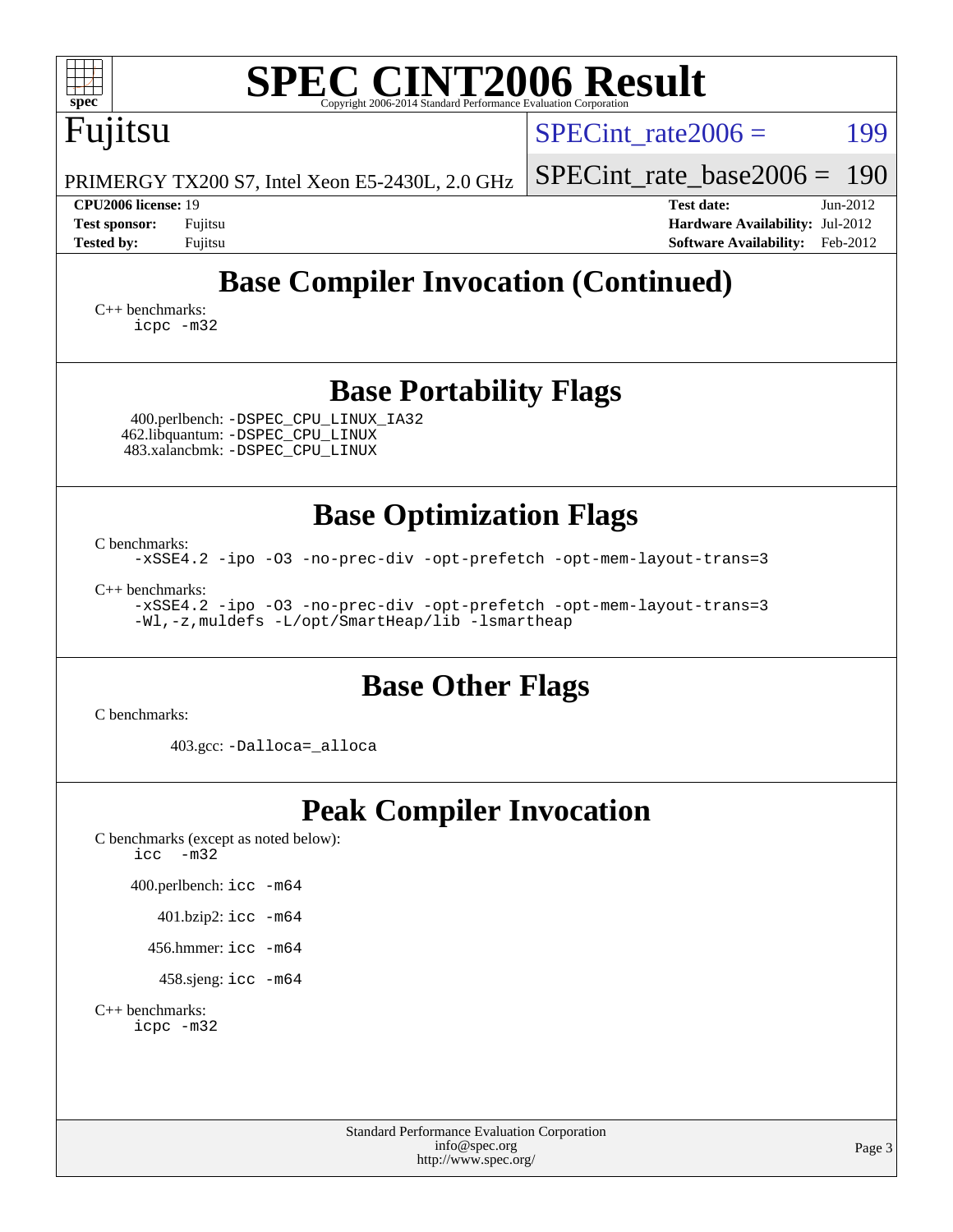

# **[SPEC CINT2006 Result](http://www.spec.org/auto/cpu2006/Docs/result-fields.html#SPECCINT2006Result)**

# Fujitsu

SPECint rate $2006 =$  199

PRIMERGY TX200 S7, Intel Xeon E5-2430L, 2.0 GHz

[SPECint\\_rate\\_base2006 =](http://www.spec.org/auto/cpu2006/Docs/result-fields.html#SPECintratebase2006) 190

**[CPU2006 license:](http://www.spec.org/auto/cpu2006/Docs/result-fields.html#CPU2006license)** 19 **[Test date:](http://www.spec.org/auto/cpu2006/Docs/result-fields.html#Testdate)** Jun-2012 **[Test sponsor:](http://www.spec.org/auto/cpu2006/Docs/result-fields.html#Testsponsor)** Fujitsu **[Hardware Availability:](http://www.spec.org/auto/cpu2006/Docs/result-fields.html#HardwareAvailability)** Jul-2012 **[Tested by:](http://www.spec.org/auto/cpu2006/Docs/result-fields.html#Testedby)** Fujitsu **Fugital Example 2012 [Software Availability:](http://www.spec.org/auto/cpu2006/Docs/result-fields.html#SoftwareAvailability)** Feb-2012

#### **[Peak Portability Flags](http://www.spec.org/auto/cpu2006/Docs/result-fields.html#PeakPortabilityFlags)**

 400.perlbench: [-DSPEC\\_CPU\\_LP64](http://www.spec.org/cpu2006/results/res2012q3/cpu2006-20120810-24147.flags.html#b400.perlbench_peakCPORTABILITY_DSPEC_CPU_LP64) [-DSPEC\\_CPU\\_LINUX\\_X64](http://www.spec.org/cpu2006/results/res2012q3/cpu2006-20120810-24147.flags.html#b400.perlbench_peakCPORTABILITY_DSPEC_CPU_LINUX_X64)  $401.bzip2: -DSPEC_CPULP64$  456.hmmer: [-DSPEC\\_CPU\\_LP64](http://www.spec.org/cpu2006/results/res2012q3/cpu2006-20120810-24147.flags.html#suite_peakCPORTABILITY456_hmmer_DSPEC_CPU_LP64) 458.sjeng: [-DSPEC\\_CPU\\_LP64](http://www.spec.org/cpu2006/results/res2012q3/cpu2006-20120810-24147.flags.html#suite_peakCPORTABILITY458_sjeng_DSPEC_CPU_LP64) 462.libquantum: [-DSPEC\\_CPU\\_LINUX](http://www.spec.org/cpu2006/results/res2012q3/cpu2006-20120810-24147.flags.html#b462.libquantum_peakCPORTABILITY_DSPEC_CPU_LINUX) 483.xalancbmk: [-DSPEC\\_CPU\\_LINUX](http://www.spec.org/cpu2006/results/res2012q3/cpu2006-20120810-24147.flags.html#b483.xalancbmk_peakCXXPORTABILITY_DSPEC_CPU_LINUX)

## **[Peak Optimization Flags](http://www.spec.org/auto/cpu2006/Docs/result-fields.html#PeakOptimizationFlags)**

[C benchmarks](http://www.spec.org/auto/cpu2006/Docs/result-fields.html#Cbenchmarks):

 400.perlbench: [-xSSE4.2](http://www.spec.org/cpu2006/results/res2012q3/cpu2006-20120810-24147.flags.html#user_peakPASS2_CFLAGSPASS2_LDCFLAGS400_perlbench_f-xSSE42_f91528193cf0b216347adb8b939d4107)(pass 2) [-prof-gen](http://www.spec.org/cpu2006/results/res2012q3/cpu2006-20120810-24147.flags.html#user_peakPASS1_CFLAGSPASS1_LDCFLAGS400_perlbench_prof_gen_e43856698f6ca7b7e442dfd80e94a8fc)(pass 1) [-ipo](http://www.spec.org/cpu2006/results/res2012q3/cpu2006-20120810-24147.flags.html#user_peakPASS2_CFLAGSPASS2_LDCFLAGS400_perlbench_f-ipo)(pass 2) [-O3](http://www.spec.org/cpu2006/results/res2012q3/cpu2006-20120810-24147.flags.html#user_peakPASS2_CFLAGSPASS2_LDCFLAGS400_perlbench_f-O3)(pass 2) [-no-prec-div](http://www.spec.org/cpu2006/results/res2012q3/cpu2006-20120810-24147.flags.html#user_peakPASS2_CFLAGSPASS2_LDCFLAGS400_perlbench_f-no-prec-div)(pass 2) [-prof-use](http://www.spec.org/cpu2006/results/res2012q3/cpu2006-20120810-24147.flags.html#user_peakPASS2_CFLAGSPASS2_LDCFLAGS400_perlbench_prof_use_bccf7792157ff70d64e32fe3e1250b55)(pass 2) [-auto-ilp32](http://www.spec.org/cpu2006/results/res2012q3/cpu2006-20120810-24147.flags.html#user_peakCOPTIMIZE400_perlbench_f-auto-ilp32)  $401.bzip2: -xSSE4.2(pass 2) -prof-qen(pass 1) -ipo(pass 2)$  $401.bzip2: -xSSE4.2(pass 2) -prof-qen(pass 1) -ipo(pass 2)$  $401.bzip2: -xSSE4.2(pass 2) -prof-qen(pass 1) -ipo(pass 2)$  $401.bzip2: -xSSE4.2(pass 2) -prof-qen(pass 1) -ipo(pass 2)$  $401.bzip2: -xSSE4.2(pass 2) -prof-qen(pass 1) -ipo(pass 2)$ [-O3](http://www.spec.org/cpu2006/results/res2012q3/cpu2006-20120810-24147.flags.html#user_peakPASS2_CFLAGSPASS2_LDCFLAGS401_bzip2_f-O3)(pass 2) [-no-prec-div](http://www.spec.org/cpu2006/results/res2012q3/cpu2006-20120810-24147.flags.html#user_peakPASS2_CFLAGSPASS2_LDCFLAGS401_bzip2_f-no-prec-div)(pass 2) [-prof-use](http://www.spec.org/cpu2006/results/res2012q3/cpu2006-20120810-24147.flags.html#user_peakPASS2_CFLAGSPASS2_LDCFLAGS401_bzip2_prof_use_bccf7792157ff70d64e32fe3e1250b55)(pass 2) [-opt-prefetch](http://www.spec.org/cpu2006/results/res2012q3/cpu2006-20120810-24147.flags.html#user_peakCOPTIMIZE401_bzip2_f-opt-prefetch) [-auto-ilp32](http://www.spec.org/cpu2006/results/res2012q3/cpu2006-20120810-24147.flags.html#user_peakCOPTIMIZE401_bzip2_f-auto-ilp32) [-ansi-alias](http://www.spec.org/cpu2006/results/res2012q3/cpu2006-20120810-24147.flags.html#user_peakCOPTIMIZE401_bzip2_f-ansi-alias)  $403.\text{sec: basepeak}$  = yes 429.mcf: basepeak = yes 445.gobmk: [-xAVX](http://www.spec.org/cpu2006/results/res2012q3/cpu2006-20120810-24147.flags.html#user_peakPASS2_CFLAGSPASS2_LDCFLAGS445_gobmk_f-xAVX)(pass 2) [-prof-gen](http://www.spec.org/cpu2006/results/res2012q3/cpu2006-20120810-24147.flags.html#user_peakPASS1_CFLAGSPASS1_LDCFLAGS445_gobmk_prof_gen_e43856698f6ca7b7e442dfd80e94a8fc)(pass 1) [-prof-use](http://www.spec.org/cpu2006/results/res2012q3/cpu2006-20120810-24147.flags.html#user_peakPASS2_CFLAGSPASS2_LDCFLAGS445_gobmk_prof_use_bccf7792157ff70d64e32fe3e1250b55)(pass 2) [-ansi-alias](http://www.spec.org/cpu2006/results/res2012q3/cpu2006-20120810-24147.flags.html#user_peakCOPTIMIZE445_gobmk_f-ansi-alias) [-opt-mem-layout-trans=3](http://www.spec.org/cpu2006/results/res2012q3/cpu2006-20120810-24147.flags.html#user_peakCOPTIMIZE445_gobmk_f-opt-mem-layout-trans_a7b82ad4bd7abf52556d4961a2ae94d5) 456.hmmer: [-xSSE4.2](http://www.spec.org/cpu2006/results/res2012q3/cpu2006-20120810-24147.flags.html#user_peakCOPTIMIZE456_hmmer_f-xSSE42_f91528193cf0b216347adb8b939d4107) [-ipo](http://www.spec.org/cpu2006/results/res2012q3/cpu2006-20120810-24147.flags.html#user_peakCOPTIMIZE456_hmmer_f-ipo) [-O3](http://www.spec.org/cpu2006/results/res2012q3/cpu2006-20120810-24147.flags.html#user_peakCOPTIMIZE456_hmmer_f-O3) [-no-prec-div](http://www.spec.org/cpu2006/results/res2012q3/cpu2006-20120810-24147.flags.html#user_peakCOPTIMIZE456_hmmer_f-no-prec-div) [-unroll2](http://www.spec.org/cpu2006/results/res2012q3/cpu2006-20120810-24147.flags.html#user_peakCOPTIMIZE456_hmmer_f-unroll_784dae83bebfb236979b41d2422d7ec2) [-auto-ilp32](http://www.spec.org/cpu2006/results/res2012q3/cpu2006-20120810-24147.flags.html#user_peakCOPTIMIZE456_hmmer_f-auto-ilp32) 458.sjeng: [-xSSE4.2](http://www.spec.org/cpu2006/results/res2012q3/cpu2006-20120810-24147.flags.html#user_peakPASS2_CFLAGSPASS2_LDCFLAGS458_sjeng_f-xSSE42_f91528193cf0b216347adb8b939d4107)(pass 2) [-prof-gen](http://www.spec.org/cpu2006/results/res2012q3/cpu2006-20120810-24147.flags.html#user_peakPASS1_CFLAGSPASS1_LDCFLAGS458_sjeng_prof_gen_e43856698f6ca7b7e442dfd80e94a8fc)(pass 1) [-ipo](http://www.spec.org/cpu2006/results/res2012q3/cpu2006-20120810-24147.flags.html#user_peakPASS2_CFLAGSPASS2_LDCFLAGS458_sjeng_f-ipo)(pass 2) [-O3](http://www.spec.org/cpu2006/results/res2012q3/cpu2006-20120810-24147.flags.html#user_peakPASS2_CFLAGSPASS2_LDCFLAGS458_sjeng_f-O3)(pass 2) [-no-prec-div](http://www.spec.org/cpu2006/results/res2012q3/cpu2006-20120810-24147.flags.html#user_peakPASS2_CFLAGSPASS2_LDCFLAGS458_sjeng_f-no-prec-div)(pass 2) [-prof-use](http://www.spec.org/cpu2006/results/res2012q3/cpu2006-20120810-24147.flags.html#user_peakPASS2_CFLAGSPASS2_LDCFLAGS458_sjeng_prof_use_bccf7792157ff70d64e32fe3e1250b55)(pass 2) [-unroll4](http://www.spec.org/cpu2006/results/res2012q3/cpu2006-20120810-24147.flags.html#user_peakCOPTIMIZE458_sjeng_f-unroll_4e5e4ed65b7fd20bdcd365bec371b81f) [-auto-ilp32](http://www.spec.org/cpu2006/results/res2012q3/cpu2006-20120810-24147.flags.html#user_peakCOPTIMIZE458_sjeng_f-auto-ilp32) 462.libquantum: [-xAVX](http://www.spec.org/cpu2006/results/res2012q3/cpu2006-20120810-24147.flags.html#user_peakCOPTIMIZE462_libquantum_f-xAVX) [-ipo](http://www.spec.org/cpu2006/results/res2012q3/cpu2006-20120810-24147.flags.html#user_peakCOPTIMIZE462_libquantum_f-ipo) [-O3](http://www.spec.org/cpu2006/results/res2012q3/cpu2006-20120810-24147.flags.html#user_peakCOPTIMIZE462_libquantum_f-O3) [-no-prec-div](http://www.spec.org/cpu2006/results/res2012q3/cpu2006-20120810-24147.flags.html#user_peakCOPTIMIZE462_libquantum_f-no-prec-div) [-opt-prefetch](http://www.spec.org/cpu2006/results/res2012q3/cpu2006-20120810-24147.flags.html#user_peakCOPTIMIZE462_libquantum_f-opt-prefetch) [-opt-mem-layout-trans=3](http://www.spec.org/cpu2006/results/res2012q3/cpu2006-20120810-24147.flags.html#user_peakCOPTIMIZE462_libquantum_f-opt-mem-layout-trans_a7b82ad4bd7abf52556d4961a2ae94d5)

 $464.h264$ ref:  $-xSSE4$ .  $2(pass 2)$  [-prof-gen](http://www.spec.org/cpu2006/results/res2012q3/cpu2006-20120810-24147.flags.html#user_peakPASS1_CFLAGSPASS1_LDCFLAGS464_h264ref_prof_gen_e43856698f6ca7b7e442dfd80e94a8fc) $(pass 1)$  [-ipo](http://www.spec.org/cpu2006/results/res2012q3/cpu2006-20120810-24147.flags.html#user_peakPASS2_CFLAGSPASS2_LDCFLAGS464_h264ref_f-ipo) $(pass 2)$ [-O3](http://www.spec.org/cpu2006/results/res2012q3/cpu2006-20120810-24147.flags.html#user_peakPASS2_CFLAGSPASS2_LDCFLAGS464_h264ref_f-O3)(pass 2) [-no-prec-div](http://www.spec.org/cpu2006/results/res2012q3/cpu2006-20120810-24147.flags.html#user_peakPASS2_CFLAGSPASS2_LDCFLAGS464_h264ref_f-no-prec-div)(pass 2) [-prof-use](http://www.spec.org/cpu2006/results/res2012q3/cpu2006-20120810-24147.flags.html#user_peakPASS2_CFLAGSPASS2_LDCFLAGS464_h264ref_prof_use_bccf7792157ff70d64e32fe3e1250b55)(pass 2) [-unroll2](http://www.spec.org/cpu2006/results/res2012q3/cpu2006-20120810-24147.flags.html#user_peakCOPTIMIZE464_h264ref_f-unroll_784dae83bebfb236979b41d2422d7ec2) [-ansi-alias](http://www.spec.org/cpu2006/results/res2012q3/cpu2006-20120810-24147.flags.html#user_peakCOPTIMIZE464_h264ref_f-ansi-alias)

[C++ benchmarks:](http://www.spec.org/auto/cpu2006/Docs/result-fields.html#CXXbenchmarks)

 471.omnetpp: [-xSSE4.2](http://www.spec.org/cpu2006/results/res2012q3/cpu2006-20120810-24147.flags.html#user_peakPASS2_CXXFLAGSPASS2_LDCXXFLAGS471_omnetpp_f-xSSE42_f91528193cf0b216347adb8b939d4107)(pass 2) [-prof-gen](http://www.spec.org/cpu2006/results/res2012q3/cpu2006-20120810-24147.flags.html#user_peakPASS1_CXXFLAGSPASS1_LDCXXFLAGS471_omnetpp_prof_gen_e43856698f6ca7b7e442dfd80e94a8fc)(pass 1) [-ipo](http://www.spec.org/cpu2006/results/res2012q3/cpu2006-20120810-24147.flags.html#user_peakPASS2_CXXFLAGSPASS2_LDCXXFLAGS471_omnetpp_f-ipo)(pass 2) [-O3](http://www.spec.org/cpu2006/results/res2012q3/cpu2006-20120810-24147.flags.html#user_peakPASS2_CXXFLAGSPASS2_LDCXXFLAGS471_omnetpp_f-O3)(pass 2) [-no-prec-div](http://www.spec.org/cpu2006/results/res2012q3/cpu2006-20120810-24147.flags.html#user_peakPASS2_CXXFLAGSPASS2_LDCXXFLAGS471_omnetpp_f-no-prec-div)(pass 2) [-prof-use](http://www.spec.org/cpu2006/results/res2012q3/cpu2006-20120810-24147.flags.html#user_peakPASS2_CXXFLAGSPASS2_LDCXXFLAGS471_omnetpp_prof_use_bccf7792157ff70d64e32fe3e1250b55)(pass 2) [-ansi-alias](http://www.spec.org/cpu2006/results/res2012q3/cpu2006-20120810-24147.flags.html#user_peakCXXOPTIMIZE471_omnetpp_f-ansi-alias) [-opt-ra-region-strategy=block](http://www.spec.org/cpu2006/results/res2012q3/cpu2006-20120810-24147.flags.html#user_peakCXXOPTIMIZE471_omnetpp_f-opt-ra-region-strategy_a0a37c372d03933b2a18d4af463c1f69) [-Wl,-z,muldefs](http://www.spec.org/cpu2006/results/res2012q3/cpu2006-20120810-24147.flags.html#user_peakEXTRA_LDFLAGS471_omnetpp_link_force_multiple1_74079c344b956b9658436fd1b6dd3a8a) [-L/opt/SmartHeap/lib -lsmartheap](http://www.spec.org/cpu2006/results/res2012q3/cpu2006-20120810-24147.flags.html#user_peakEXTRA_LIBS471_omnetpp_SmartHeap_1046f488ce4b4d9d2689b01742ccb999)

 473.astar: [-xAVX](http://www.spec.org/cpu2006/results/res2012q3/cpu2006-20120810-24147.flags.html#user_peakCXXOPTIMIZE473_astar_f-xAVX) [-ipo](http://www.spec.org/cpu2006/results/res2012q3/cpu2006-20120810-24147.flags.html#user_peakCXXOPTIMIZE473_astar_f-ipo) [-O3](http://www.spec.org/cpu2006/results/res2012q3/cpu2006-20120810-24147.flags.html#user_peakCXXOPTIMIZE473_astar_f-O3) [-no-prec-div](http://www.spec.org/cpu2006/results/res2012q3/cpu2006-20120810-24147.flags.html#user_peakCXXOPTIMIZE473_astar_f-no-prec-div) [-opt-prefetch](http://www.spec.org/cpu2006/results/res2012q3/cpu2006-20120810-24147.flags.html#user_peakCXXOPTIMIZE473_astar_f-opt-prefetch) [-opt-mem-layout-trans=3](http://www.spec.org/cpu2006/results/res2012q3/cpu2006-20120810-24147.flags.html#user_peakCXXOPTIMIZE473_astar_f-opt-mem-layout-trans_a7b82ad4bd7abf52556d4961a2ae94d5) [-Wl,-z,muldefs](http://www.spec.org/cpu2006/results/res2012q3/cpu2006-20120810-24147.flags.html#user_peakEXTRA_LDFLAGS473_astar_link_force_multiple1_74079c344b956b9658436fd1b6dd3a8a) [-L/opt/SmartHeap/lib -lsmartheap](http://www.spec.org/cpu2006/results/res2012q3/cpu2006-20120810-24147.flags.html#user_peakEXTRA_LIBS473_astar_SmartHeap_1046f488ce4b4d9d2689b01742ccb999)

Continued on next page

Standard Performance Evaluation Corporation [info@spec.org](mailto:info@spec.org) <http://www.spec.org/>

Page 4